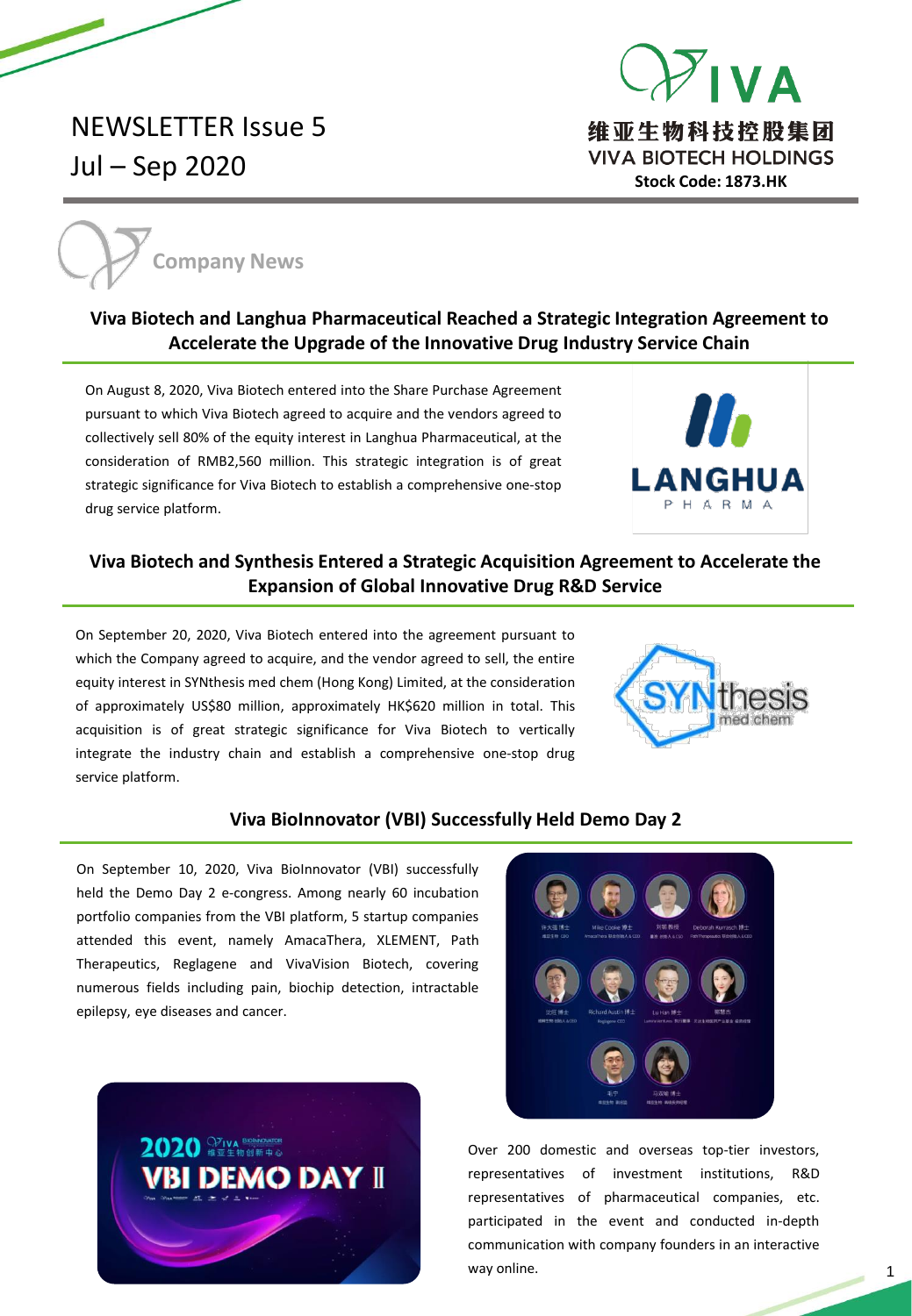## **Viva Biotech Joined Hands with Harbour BioMed to Establish a Strategic Partnership on Incubating Innovative Biotech Startups**

On July 31, 2020, Viva Biotech announced a strategic partnership with Harbour BioMed, under which both parties will leverage their respective expertise in drug discovery and development to promote the incubation of innovative biotech startups. This complementary partnership will operate through EFS (equity for service) and scientific research model to create synergies on the technical level.

# **HARBOUR BIOMED**

# **Viva Biotech and Schrödinger Announced Strategic Collaboration to Generate and Interrogate Structures for Unsolved Targets**



On July 28, 2020, Viva Biotech and Schrödinger, Inc. announced a strategic collaboration for the early development of new drugs. Both parties will leverage their respective expertise in drug discovery and development to enable discovery of first-in-class therapeutic candidates.

#### **Viva Biotech Acquired Properties in Pudong District to Build New Headquarter in Shanghai**

In July 2020, Viva Biotech successfully entered into a bid for a new property with a site area of approx. 40,000 sq.m., to build Viva Biotech Shanghai new headquarter in the future.



# **Viva Biotech Linkedin**

#### **Market Recognition**

#### **QurAlis Was Recognized as the 'Fierce Biotech's 2020 Fierce 15'**

On September 29, 2020, the well-known annual 'Fierce Biotech 2020 Fierce 15' list was released. QurAlis, a platform company incubated by Viva BioInnovator, was recognized as the 'Fierce Biotech 2020 Fierce 15'. As a biotech company focused on developing precision therapeutics for amyotrophic lateral sclerosis (ALS) and other neurologic diseases, QurAlis has been continuously committing to the development of new therapies for ALS and genetically related frontotemporal dementia (FTD).